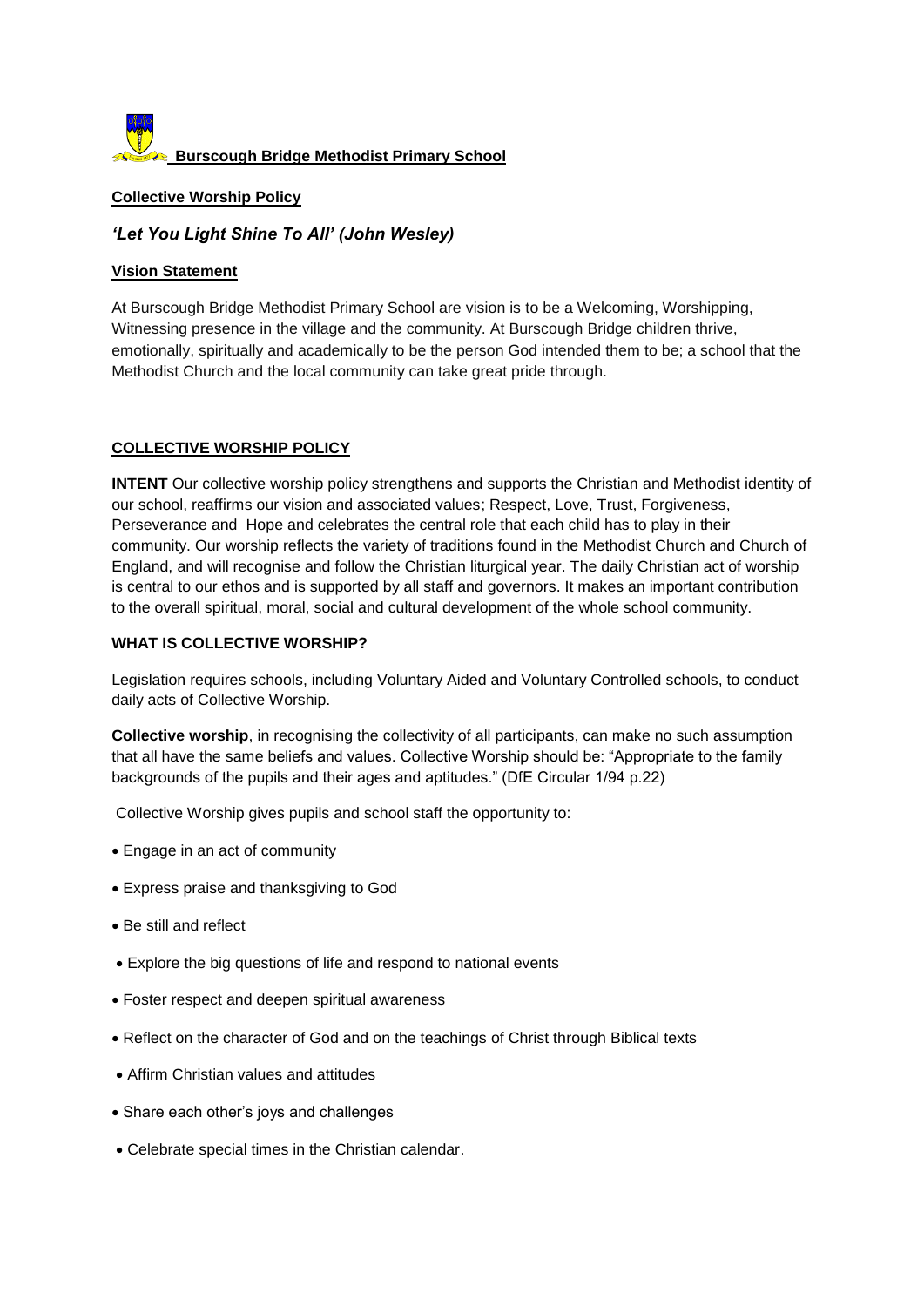We aim to ensure that collective worship:

Offers the opportunity, without compulsion, to all pupils and adults to grow spiritually through experiences of prayer, stillness, worship and reflection

 Enables all pupils and adults to appreciate that Christians worship in different ways, for example using music, silence, story, prayer, reflection, drama, the varied liturgical and other traditions of Anglican & Methodist worship and festivals.

 Helps pupils and adults to appreciate the relevance of faith in today's world, to encounter the teachings of Jesus and the Bible and to develop their understanding.

 Enables pupils as well as adults to engage in the planning, leading and evaluation of collective worship in ways that lead to improving practice.

 Encourages local church community partnerships to support the school effectively in developing its provision for collective worship.

**THE ANGLICAN & METHODIST CHRISTIAN TRADITIONS** The following are shared as Christian elements of collective worship:

- Exploring the Christian understanding of God as Father, Son and Holy Spirit
- Using the Bible for inspiration, stories and guidance

 Observing the cycle of the Church's Year – Advent, Christmas, Lent, Easter, Pentecost and Saints Days amongst ordinary days

- Learning and saying prayers from a number of sources, in particular the Lord's Prayer.
- Singing a wide variety of hymns and songs from traditional to modern
- Experiencing Christian symbols in worship and reflecting on their meaning
- The use of prayer, silence and reflection
- Using Psalms with simple responses

**IMPLEMENTATION** Collective worship is planned by a variety of stakeholders including staff, pupils, the Reverend of our local Methodist church and external visitors in consultation with the collective worship leader. This act of worship can take place at any time of the school day and in any regular school grouping e.g. whole school, key stage or class.

We meet every morning at 9.00am either as a whole school, Key Stage or we will have collective worship in our classes. We start most days with our collective worship as we believe it sets the tone for the rest of the school day and puts our Christian ethos at the very heart of what we do and who we are. Teachers and children are present and it is a special time for the school community. The Head teacher starts and finishes each school week with collective worship.

Each half term, we have a new theme for our collective worship. The themes include our Christian Values and a range of other ideas relevant to our children's experiences. Our themes can also be responsive to what is happening in the wider world. There is a shared understanding of the long and short term planning of worship and this enables continuity.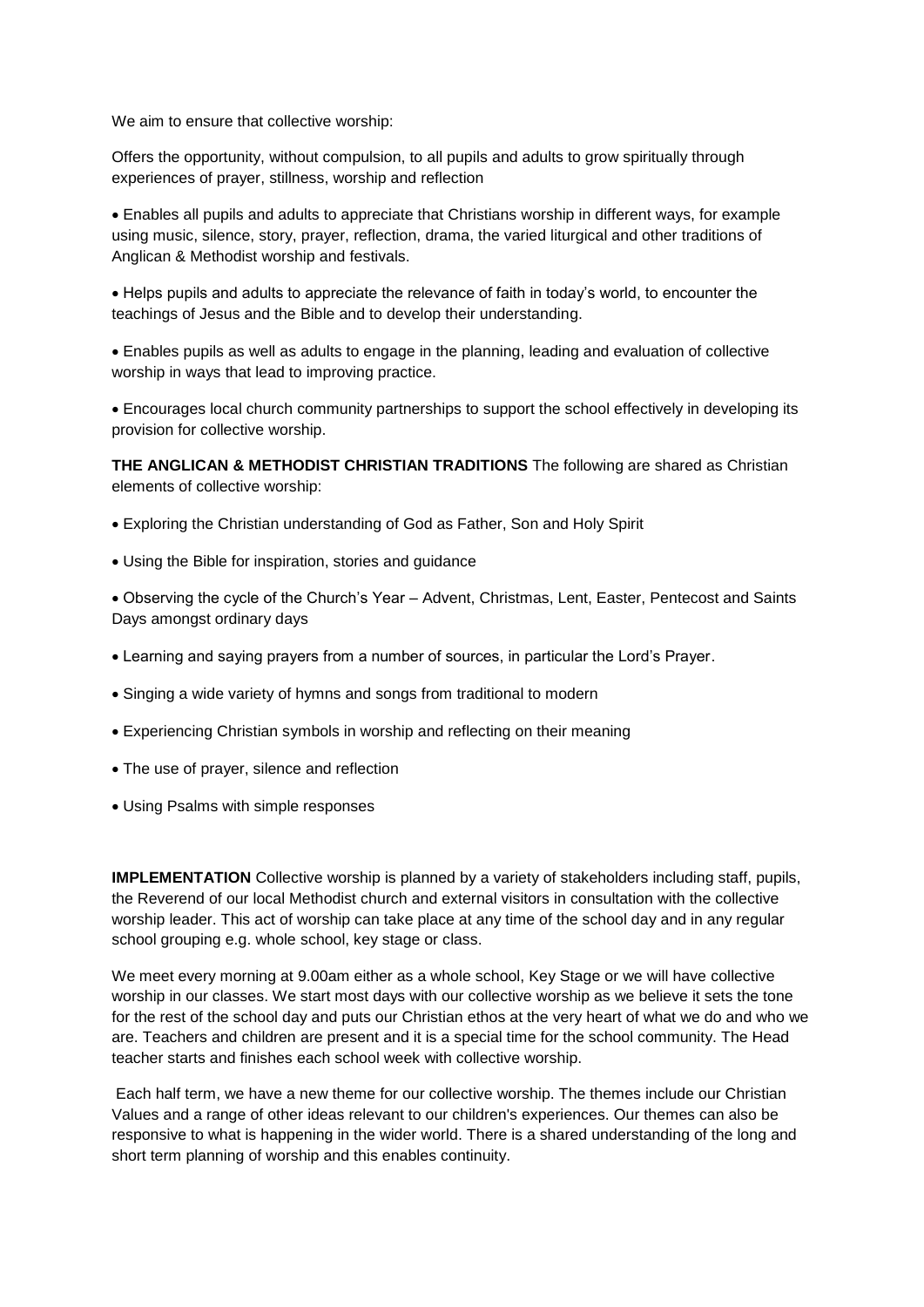Worship usually follows the following pattern:

On Mondays, we meet together as a whole school community. This is led by the Headteacher or in her absence, another member of the Leadership Team.

On Tuesdays, we gather as a whole school alternating fortnightly between Reverend Michael Tindsley or occasionally another visiting speaker and our children who lead the whole school worship

On a Wednesday, the whole school joins together once again for Prayer and Praise Worship. As a Methodist school, worship through singing is very important to us and the weekly theme is explored through hymns and prayer. This is led by subject music leader.

On a Thursday classes have time to plan and prepare for their whole school assemblies

On a Friday morning, we celebrate all that has happened during the week as a whole school. We sing Happy Birthday, share schools news and certificates are awarded for learning, friendship and for demonstrating our Christian Values.

During all of our daily collective worship sessions, we refer to our school motto- 'Let You Light Shine' and also reflect on John Wesley's Rule. Our children are regularly involved in leading different aspects of our worship including lighting the candle, singing, prayer and opportunities for quiet reflection. We are mindful of the variation in personal spiritual styles and provide a range of creative opportunities including music, silence, symbolism, drama, use of IT.

Our worship consists of 4 stages:

Gather – we welcome the community, for example, (with music, liturgy and the lighting of a candle)

 Engage – we share, for example, (a Bible reading, followed by an activity to engage pupils with the Christian message)

Respond – pupils, for example, (discuss, share, reflect, pray or sing)

 Send – we share, for example, (the message of the worship again and ask pupils to think about how they will affect their day / learning/ behaviour. We close with liturgy, final prayer, music and the blowing out of our special candle)

Visitors to our school are asked to read and comply with our school visitor and safeguarding policies. This includes discussing the content of any worship with a member of the senior leadership in order to ascertain its suitability for the school community. Visitors are never left alone with children as the supervision of pupils remains the responsibility of school staff.

**EXPECTATIONS OF PUPILS:** Pupils are given opportunities to plan and lead worship on a voluntary basis. They work with their class teacher and teaching assistants during Thursday or lunchtimes to develop their own understanding of worship and to design a worship to support the spiritual development of their peers.

**DEVELOPING WORSHIP,** The Head teacher and all teaching staff take part in and are able to access a wide range of resources to ensure that worship is both inspiring and engaging, including MAST training.

#### **IMPACT**

Children have been instrumental in deciding our school Christian Values and mission and vision statements for our school.